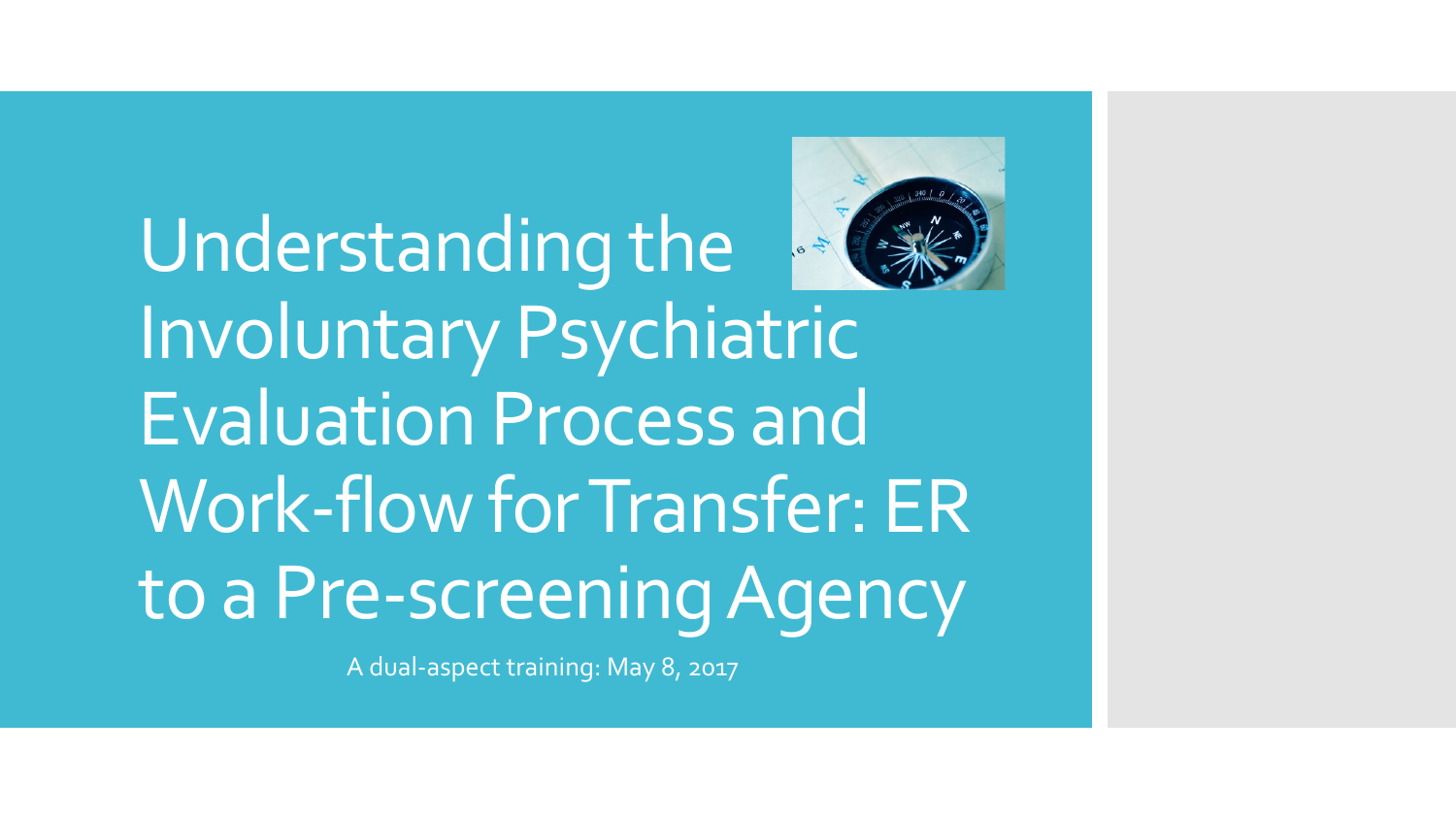Created and presented collaboratively by:

- Connections AZ/Urgent Psychiatric Center (UPC)
- Community Bridges/Community Psychiatric Emergency Center (CPEC)
- RI International/Recovery Response Center (RRC)
- Crisis Preparation and Recovery, Inc. (CPR)
- Health Services Advisory Group (HSAG)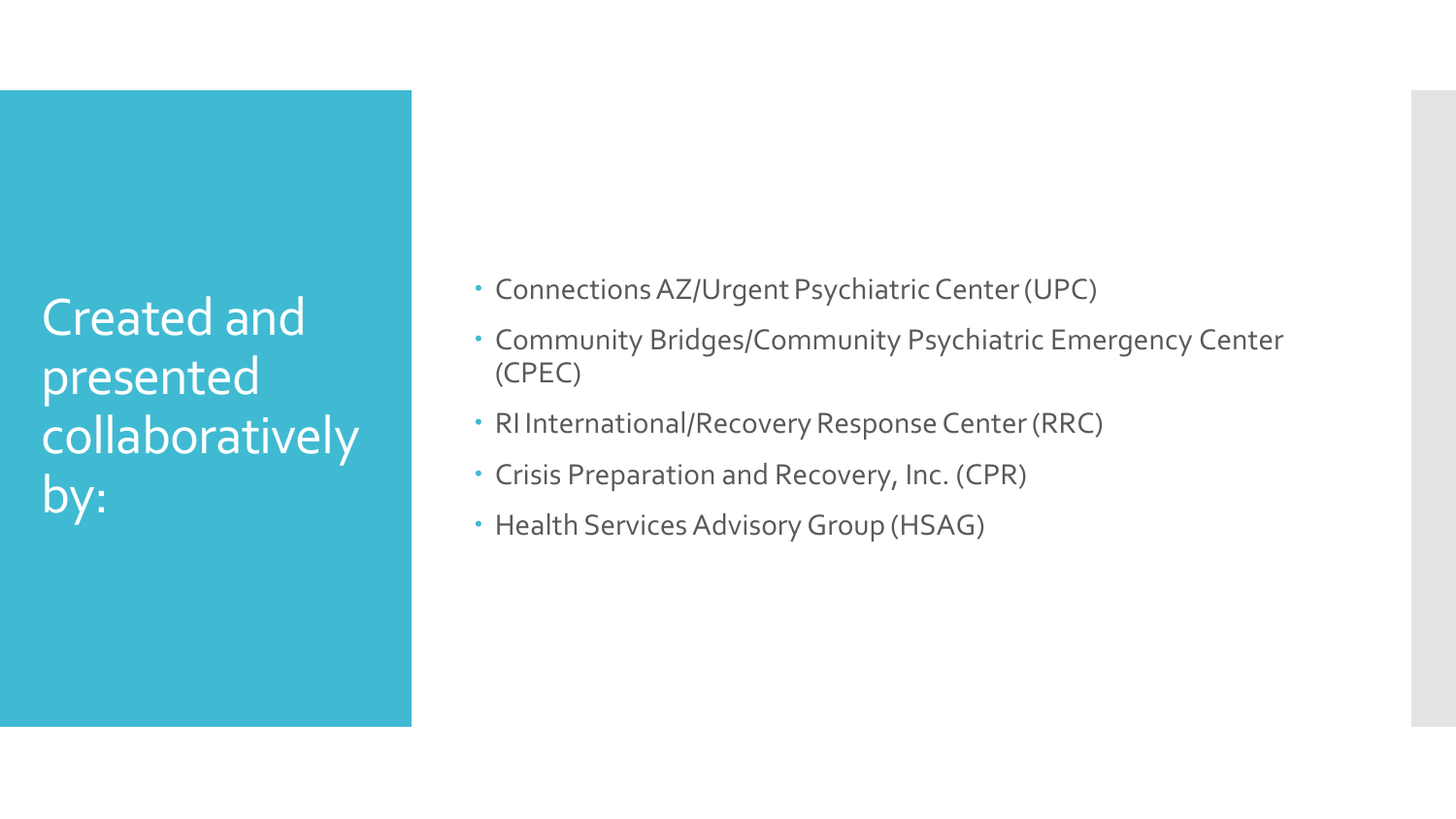# **Objectives**

- Identify the four categories of safety concern that may necessitate involuntary psychiatric evaluation.
- Identify the three pre-screening agencies in Maricopa County.
- Recall or know where to locate the six steps of the transfer process.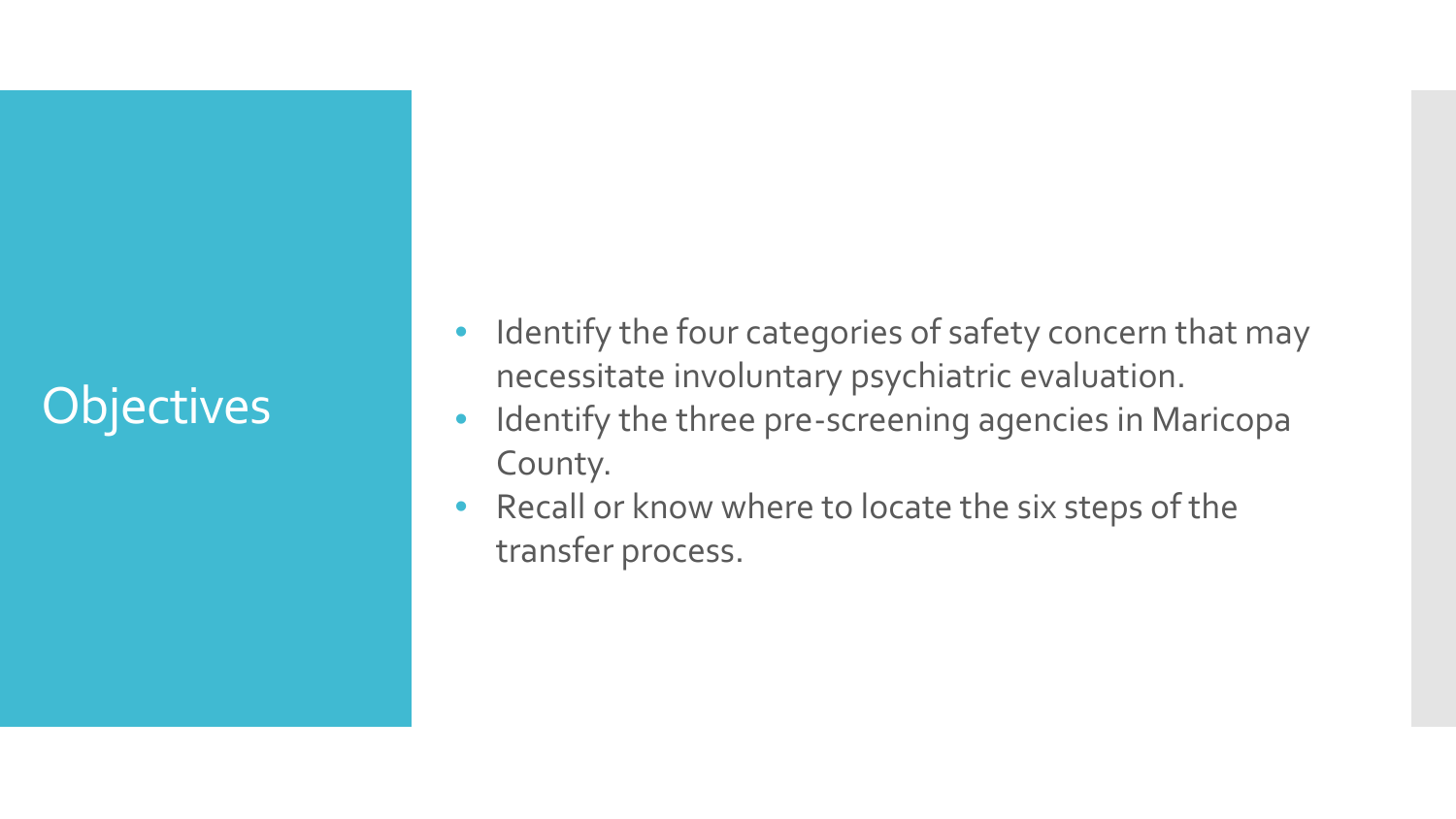Terms and Acronyms

ACOT –Amended Court-ordered Treatment AZDHS –Arizona Department of Health Services BHMP – Behavioral Health Medical Professional COE - Court-ordered Evaluation COT – Court-ordered Treatment DTO – Danger to Others DTS – Danger to Self ER/ED – Emergency Room/Emergency Department GD –Gravely Disabled LE – Law Enforcement PAD – Persistently and Acutely Disabled PNP - Psychiatric Nurse Practitioner PSA – Pre-screening agency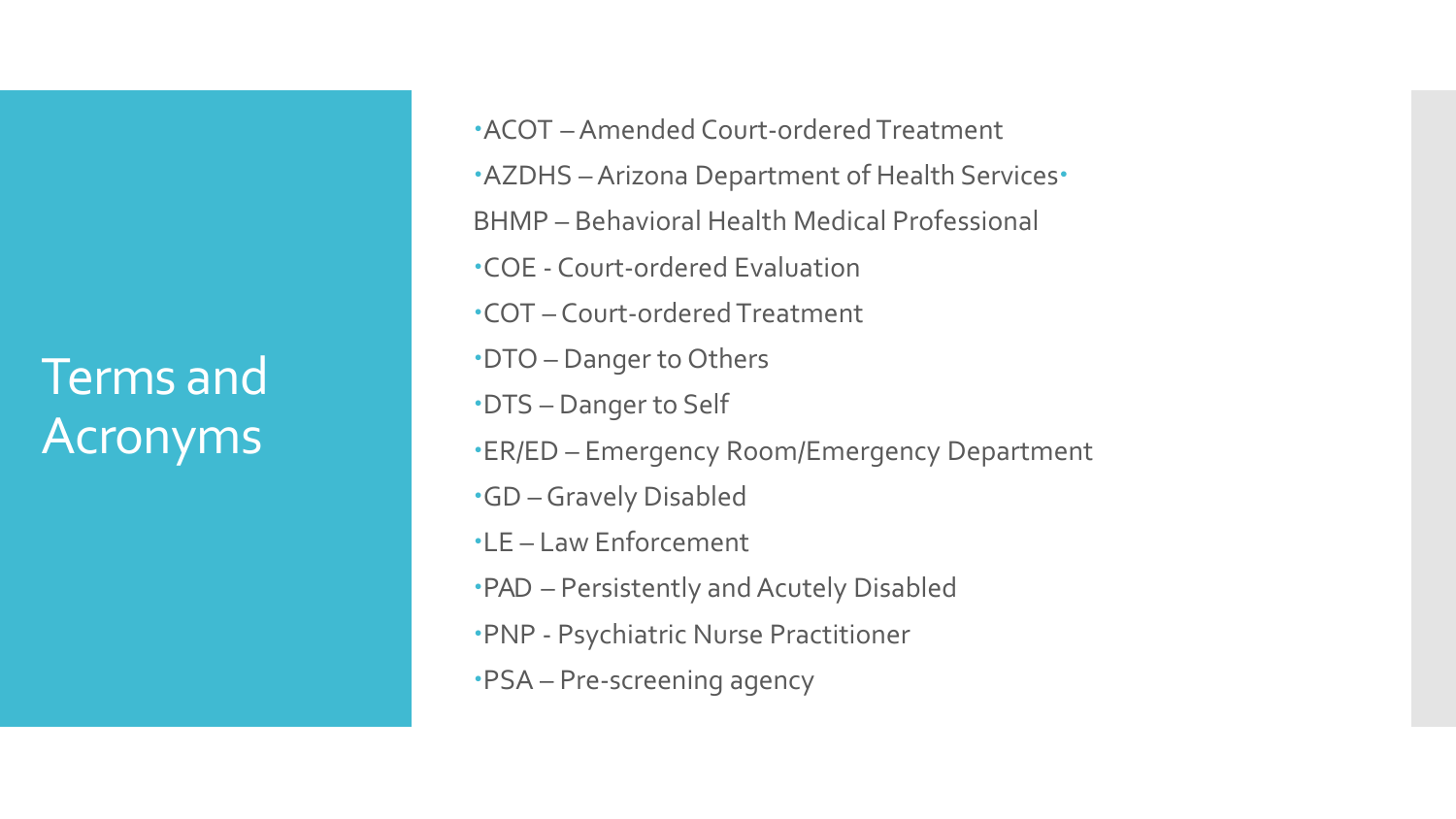Why can a person's rights be suspended for involuntary psychiatric evaluation?

- Arizona Revised Statutes (ARS) Title 36, gives authority for a person's rights be suspended temporarily if there is a validated concern for that person's safety or the safety of others.
- The state of Arizona Dept. of Health Services (AZ DHS) has granted authority to the Psychiatrists and Psychiatric Nurse Practitioners (PNPs) at the Pre-screening Agencies (PSAs) to assess the likely validity of a request for the person to be held involuntarily for 'Court-ordered Evaluation' (COE).
- If the PSA providers believe the safety concerns are valid and imminent, an 'order' to pick up the person and bring him to the pre-screening agency is then sent by the PSA to the law enforcement (LE) entity where the person is located. The person is then literally picked up by LE and taken to the PSA for further evaluation.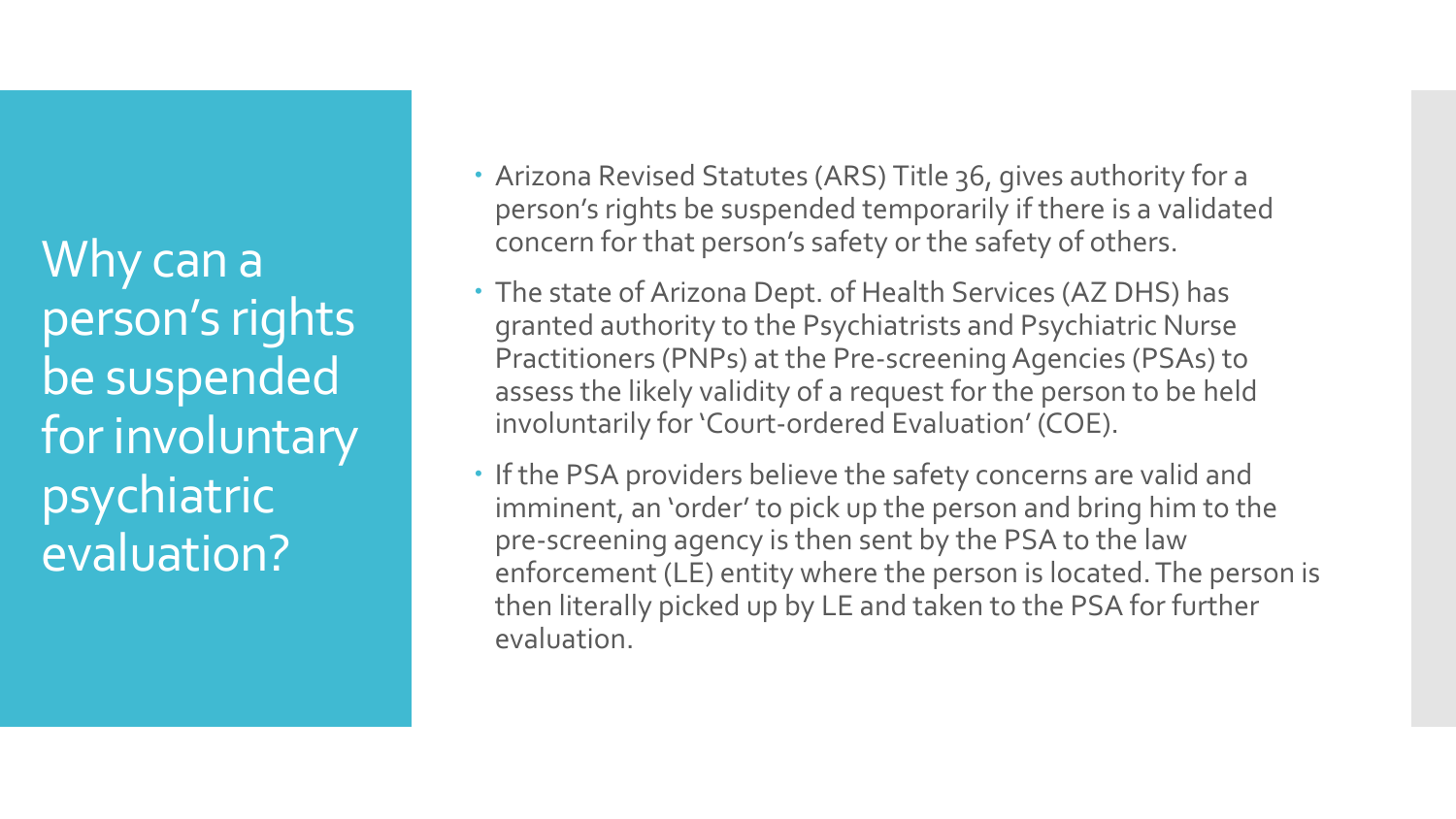# Pre-screening Agency

There are three pre-screening agencies that this process applies to in Maricopa County:

#### **East**

- Community Psychiatric Emergency Center **(CPEC)**/Community Bridges
- \* 358 E Javelina Dr., Mesa, AZ 85210
- 877-931-9142

#### **West**

- Recovery Response Center **(RRC)**/RI International
- 11361 N 99<sup>th</sup> Ave, #402, Peoria, AZ 85345
- 602-636-4605

#### **Central**

- Urgent Psychiatric Center **(UPC)**/ Connections AZ
- 1201 S 7th Ave, #150 Phoenix, AZ 85007
- 602-416-7600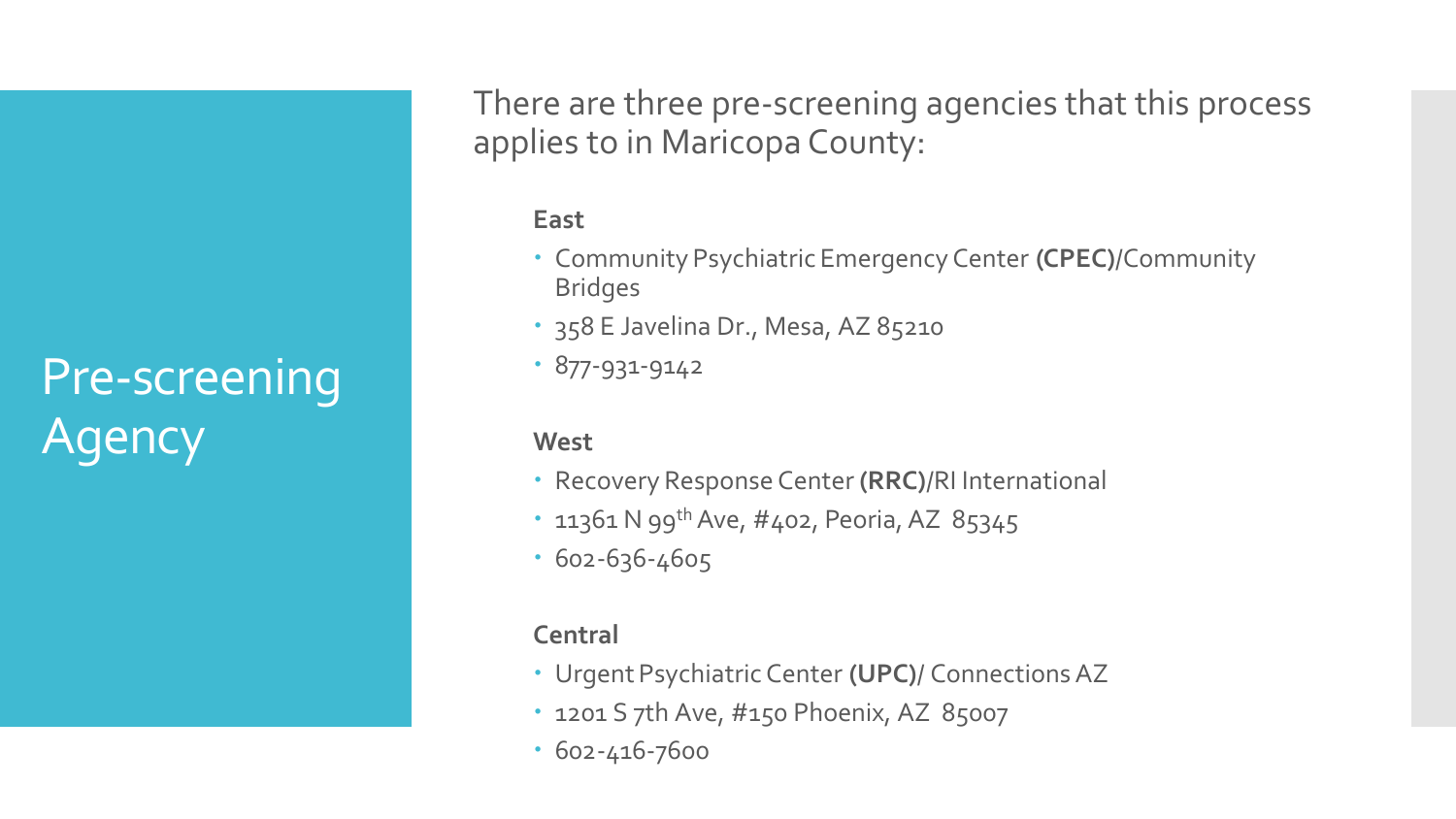## The role of the **PSA**

It cannot be over-emphasized that Pre-Screening Agencies (PSAs) have the very difficult and delicate role of seeking to ensure the immediate safety of all parties involved in a petition request and also ensuring that the rights of citizens being petitioned are honored and protected in this process.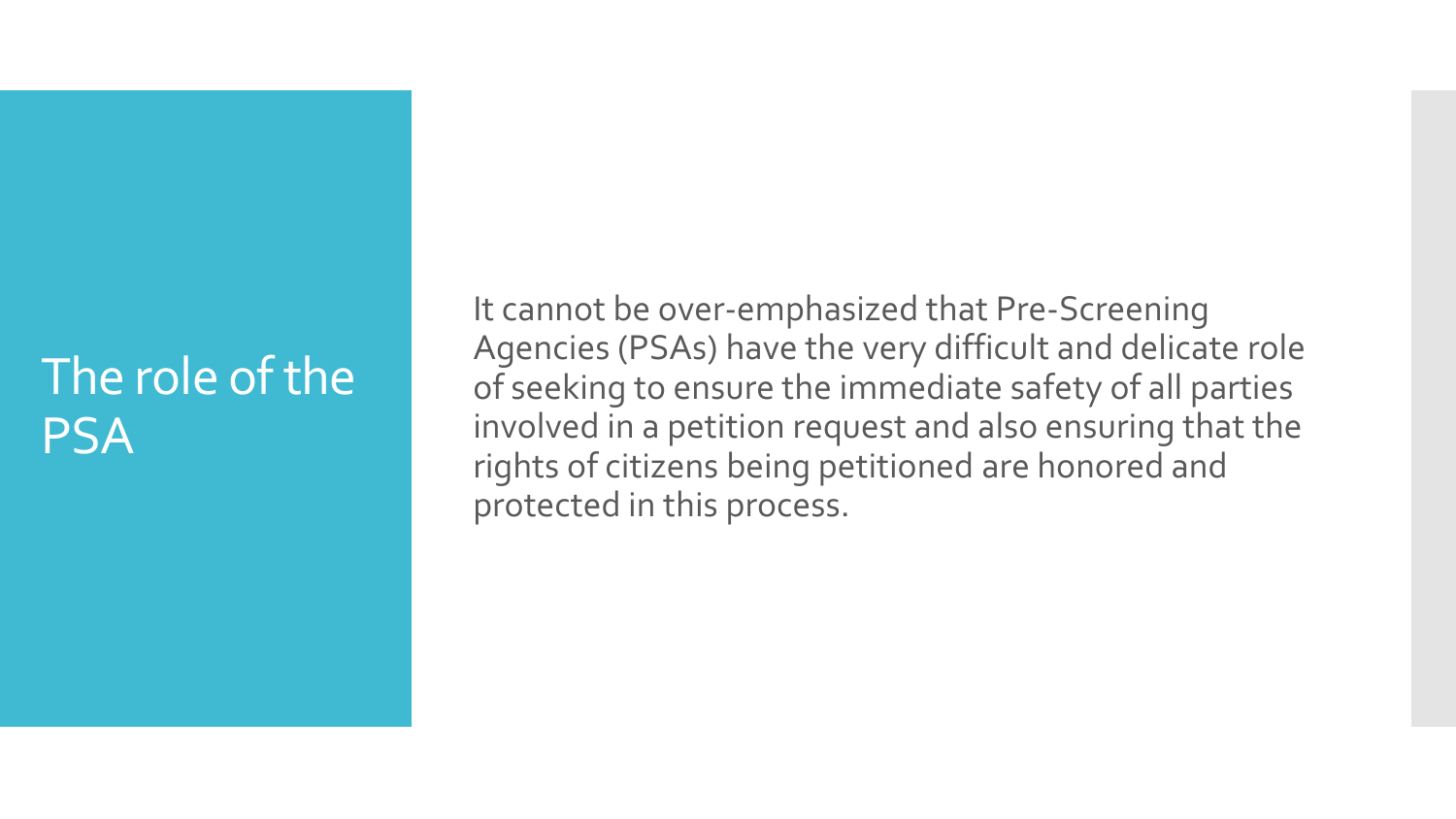Who can initiate/request an involuntary evaluation?

• The person of concern must be over 18

 Anyone over 18 having a valid ID, who is willing to testify in court if needed and has directly observed the safety concerns for the other person may request COE consideration. This person is called the 'petitioner.'

 There must also be a second witness over 18 who will testify if needed as to the safety concerns with the person being petitioned.

Please note that for simplification, a single masculine pronoun is used in patient/client examples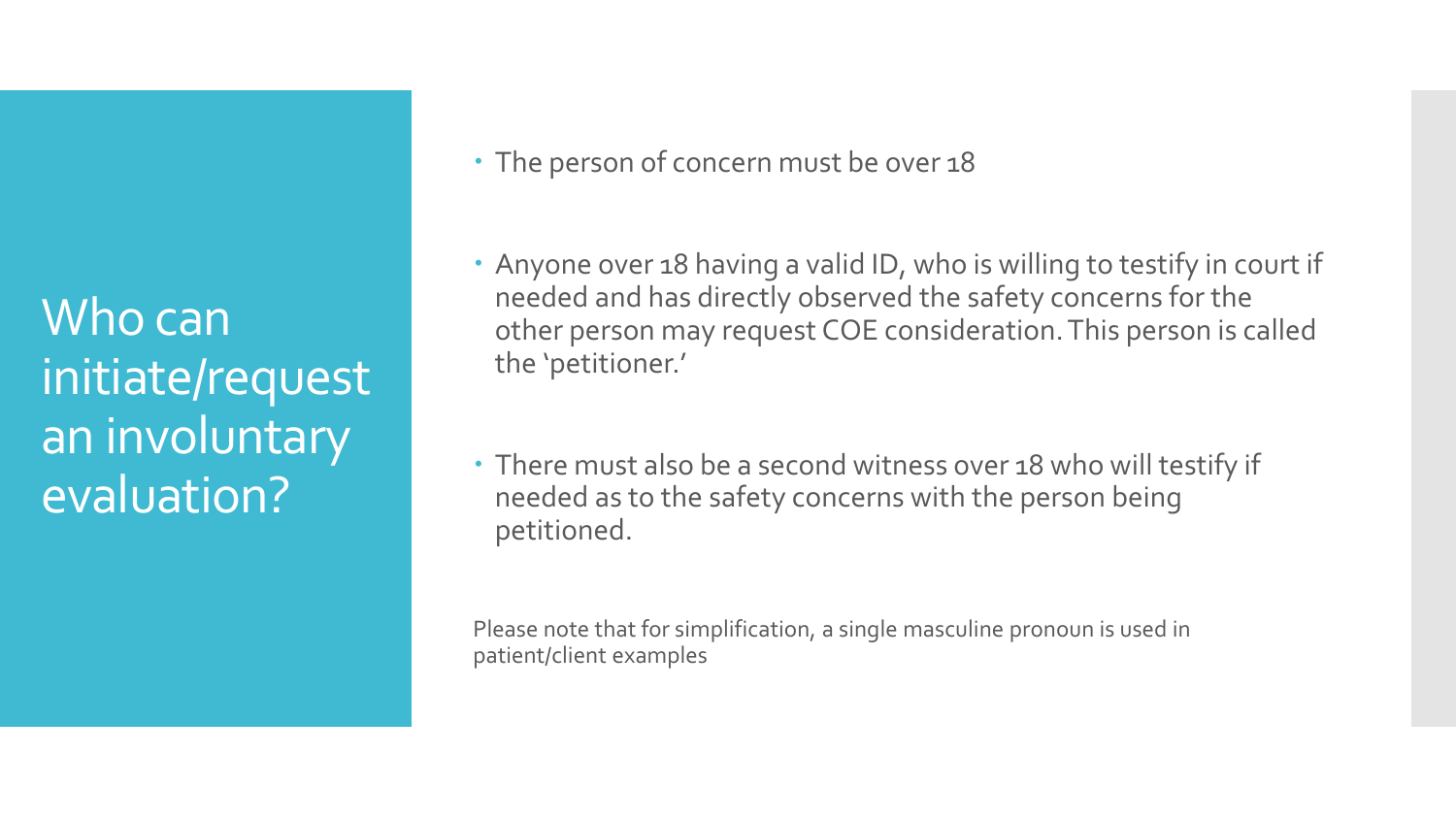Types of behavioral health civil commitments

- COE Court-ordered Evaluation (determines whether a person is believed to need a formal entity to order treatment or if the person will be able to pursue his needs or not of his own volition)
- COT Court-ordered Treatment (a literal order from civil court detailing expectations for a person to participate in treatment, including length of time, medication adherence and even the provider the patient will see for care)
- ACOT Amended Court-ordered Treatment (used to amend terms of existing COT terms, usually because of non-compliance with prior orders)

Often the type of commitment needed is unknown but acting to ensure the safety for all parties involved is the priority regardless of the type of court order needed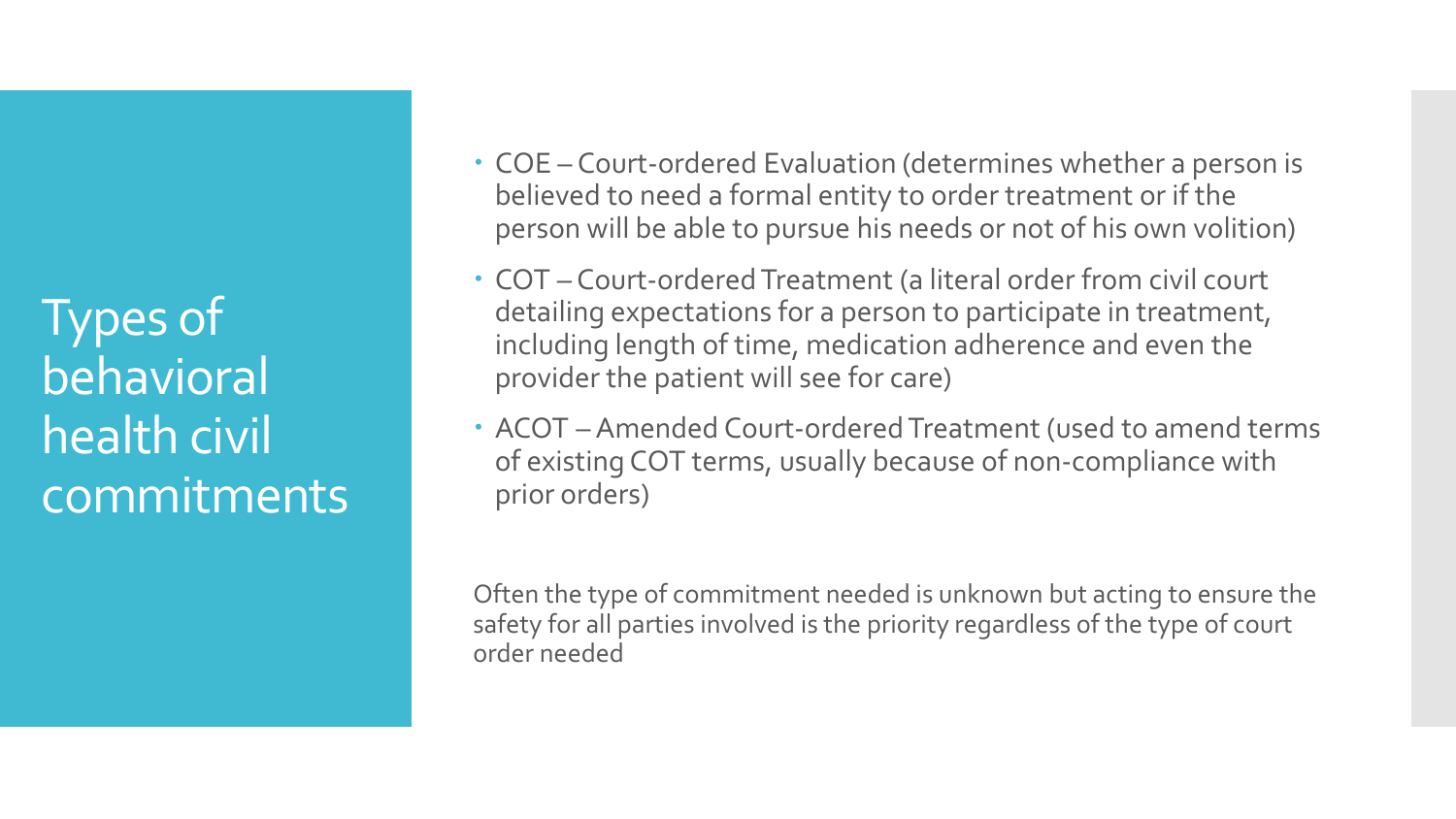What is the basic criteria for a petition to be requested?

There must be indication of imminent\* safety concerns related to the person being petitioned:

- Danger to self (DTS)
- Danger to others (DTO)
- Persistently and Acutely Disabled (PAD)
- Gravely Disabled (GD)

\*Imminent meaning that it is believed by the petitioner that without immediate intervention the person is highly likely to harm himself or someone else

The person of concern is either unwilling or unable to agree to evaluation and treatment voluntarily:

- Refuses outright by statements or actions
- Repeatedly leaves treatment after stating agreement
- Is too psychotic to give consent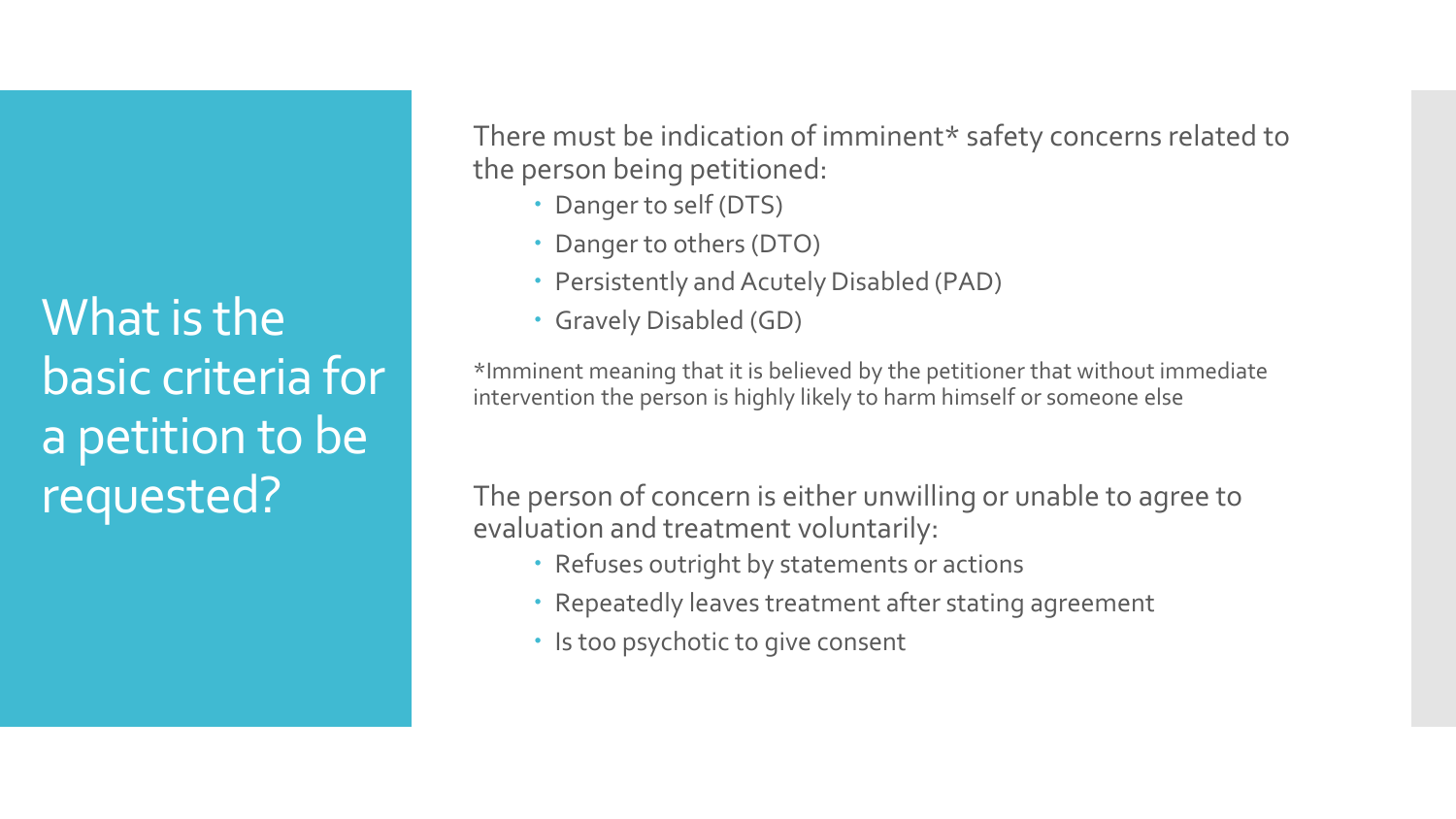Forms submitted to request an involuntary evaluation

Forms A and B are templates submitted to the PSA for consideration and become part of the civil court record.

- This process if referred to as:
	- Petition
	- Involuntary petition
	- $\cdot$  T-36
	- 72–hour hold
	- Mental Health Hold
	- Civil commitment
	- In other states may be called by different terms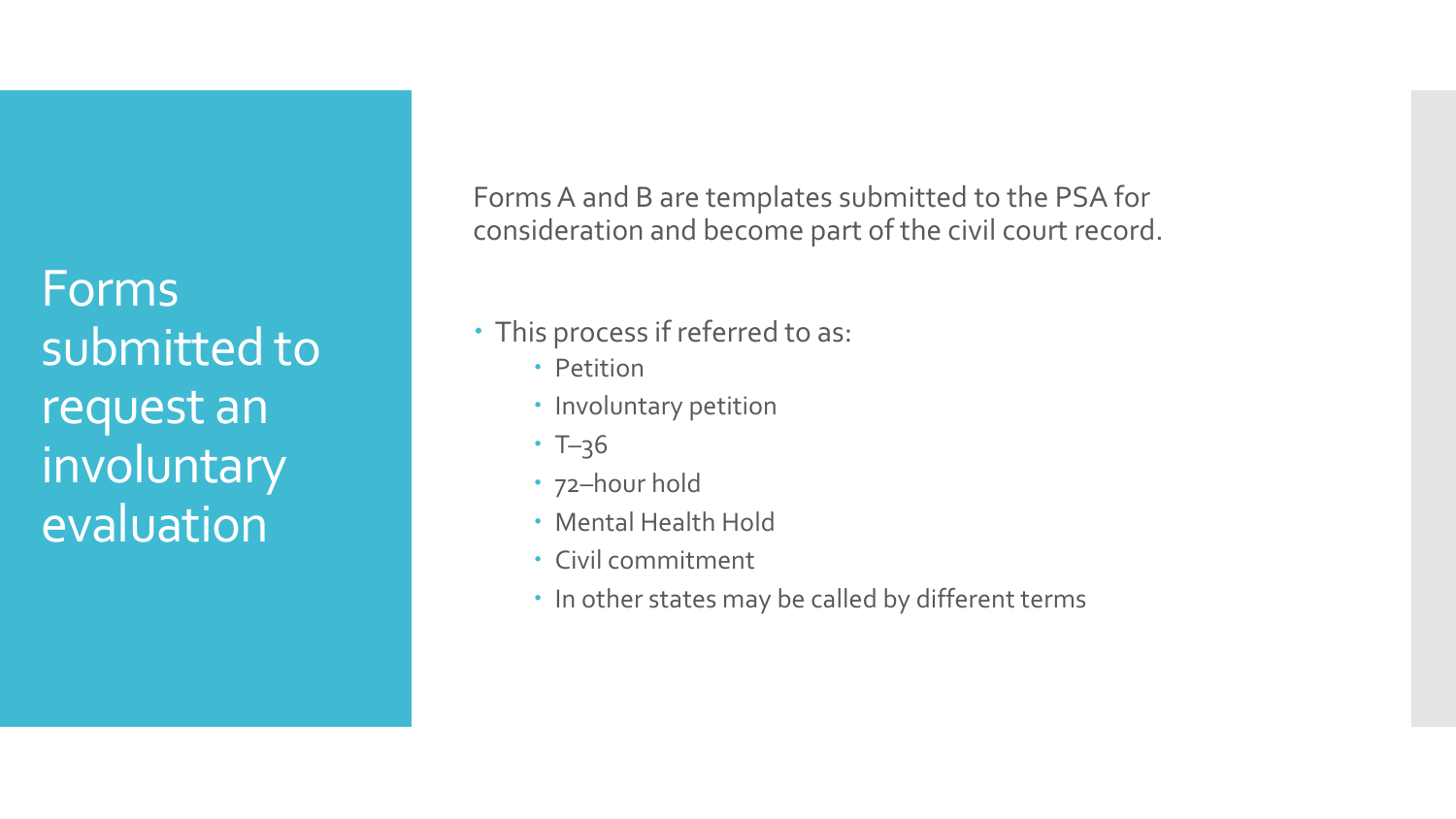# Information Needed

Personal information about the person of concern:

- Name
- Address (including being homeless to show that Maricopa County is the appropriate county)
- Date of birth
- Social Security Number
- Height
- Weight
- Hair and eye color
- How long the person has been in Arizona
- Education level
- Tattoos
- Known relatives or significant others

Provide as much information as you know or can find out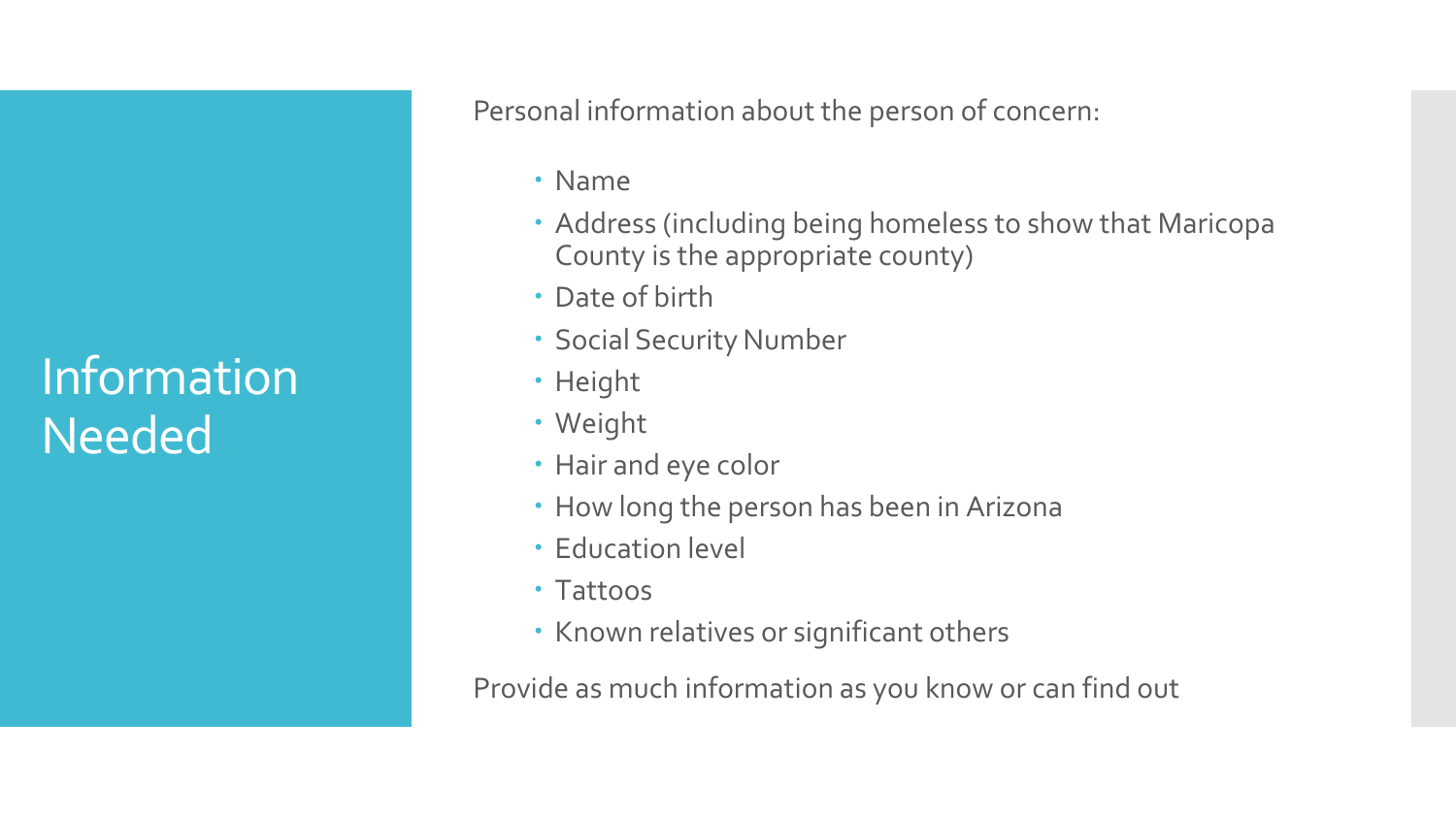### Content of Petition

In regard to justifying the request for involuntary evaluation, the petitioner will alsó need to be prepared to answer/explain (in writing):

- **Immediate or imminent safety concerns** 
	- Actual threats/statements or actual behaviors
- **History that supports current concerns**
	- Similar situations in which safety concerns have occurred with the person being petitioned
- **Why the person is believed unwilling or unable to seek treatment voluntarily** 
	- Verbally refused
	- Too psychotic to be reliable or appropriately give consent
	- Left treatment against medical advice (AMA) today or repeatedly
- **Why it is believed the person has a behavioral health disorder causing the behavior** 
	- SMI status
	- Current or past diagnoses
	- Medications consistent with having a mental health diagnosis
	- Current or past inpatient or outpatient treatment
	- Current or previous court-ordered treatment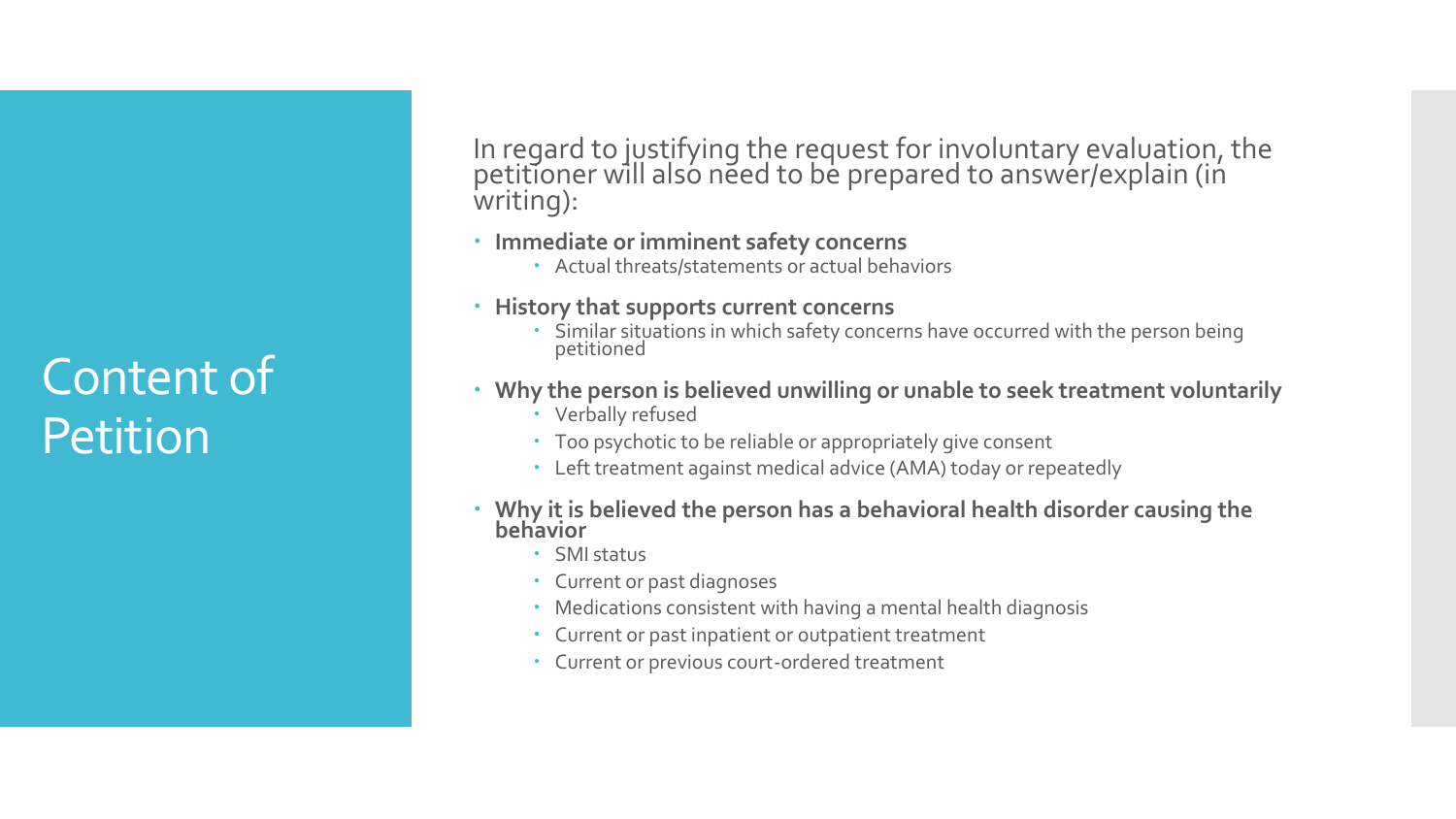# STEP ONE

### **A/B Petition forms received at the pre-screening agency**

- Tracking forms will be utilized for data collection throughout the process
- Each pre-screening agency operates an admission desk to process petitions. They have different titles but each desk can accept petitions 24 hours per day, seven days a week.
- $\cdot$  It is the responsibility of the PSA to communicate the status of the petition back to the evaluating team (CPR) and or the E.R. at each stage of the process. This will increase the communications outreach for the PSA agency.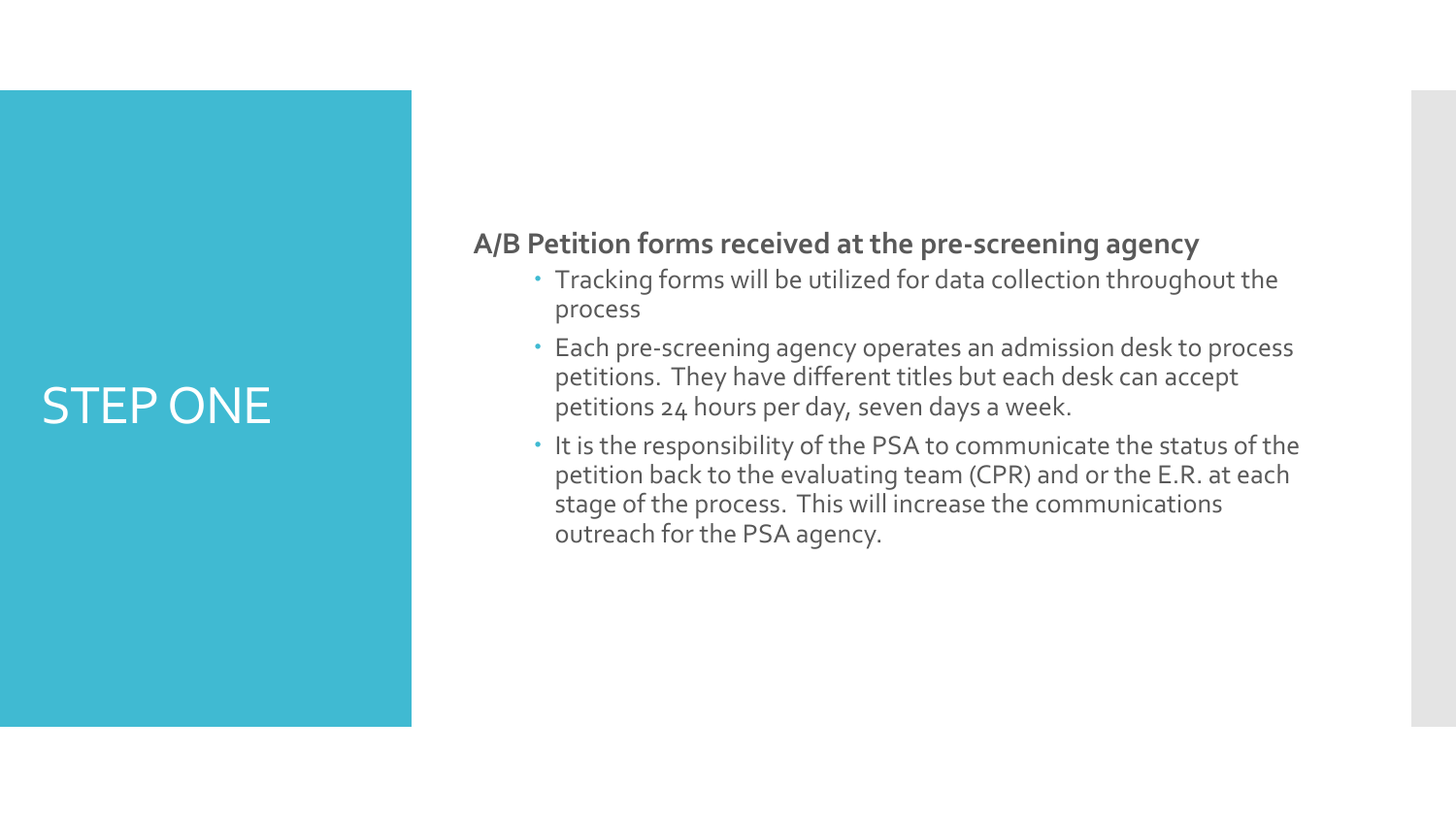# STEP TWO

#### **Intake packet contents:**

- Once the petition is received an intake packet will be created at the pre-screening agency. The packet will contain the original petition (previously reviewed and notarized) and medical clearance documentation received from the ER. The packet will be delivered to the Behavioral Health Medical Professional (BHMP) for review.
- The ER should make every effort to send labs, H&P notes, MD notes, RN notes, social work notes and any other relevant medical clearance documentation along with the petition.
- Each pre-screening agency may have a unique process to create the intake packet but will all use the same review process and timeline.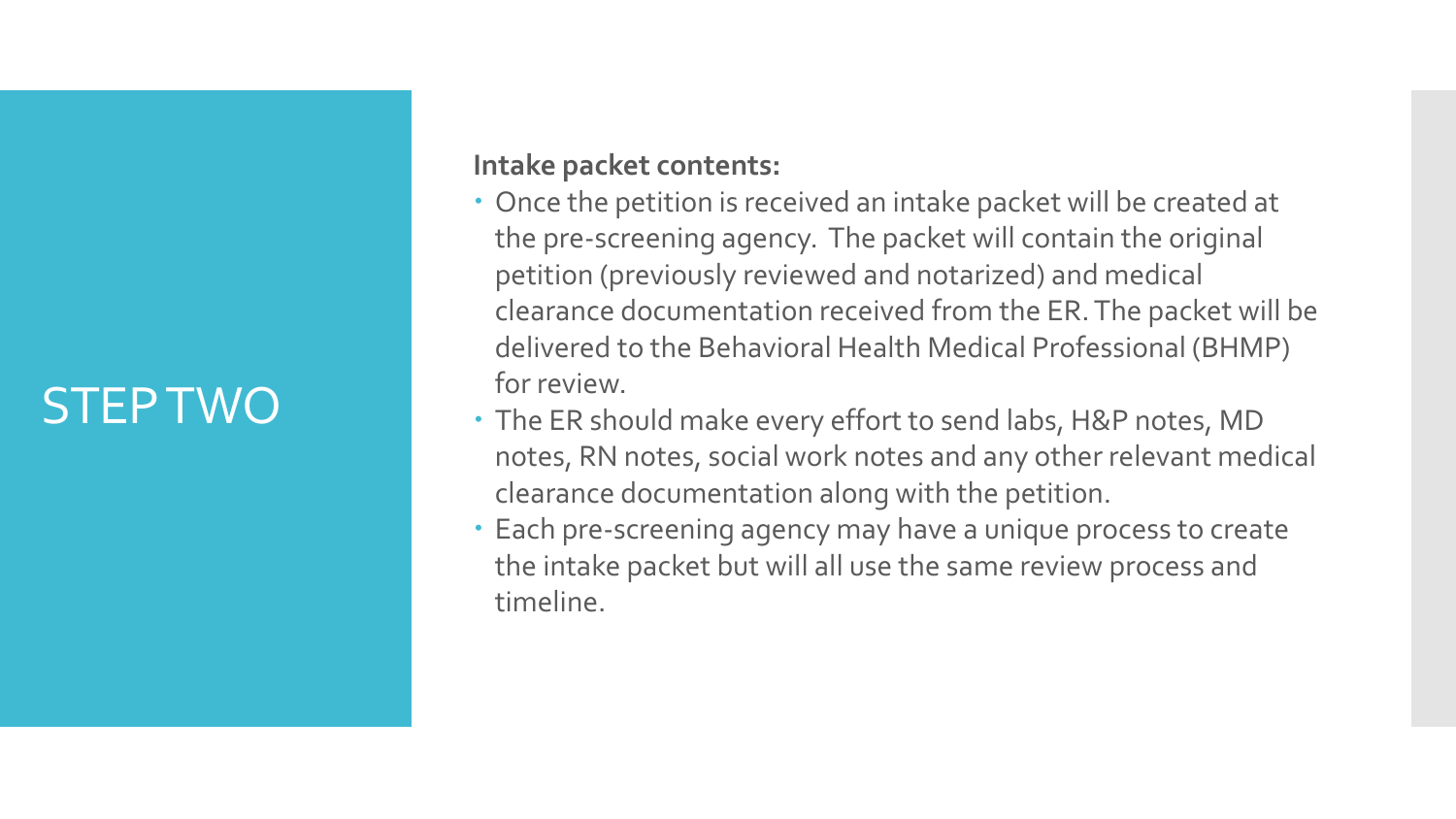### STEP THREE

### **Review of packet by Behavioral Health Medical Provider (BHMP)**

The BHMP will review the petition and/or medical clearance documentation within two hours of receipt. If medical clearance documentation is not within the initial packet, acceptance will be "pending medical clearance"

- $\cdot$  If medical clearance is in question by the BMHP at the prescreening agency, providers will complete a doc-to-doc for further clarification of the medical status. Providers are to document who they spoke to, time the doc-to-doc occurred and the outcome achieved.
- If additional testing is required, the ER will provide medical clearance documentation as it arrives and the petition will be "pending medical clearance" for a period of up to 72 hours.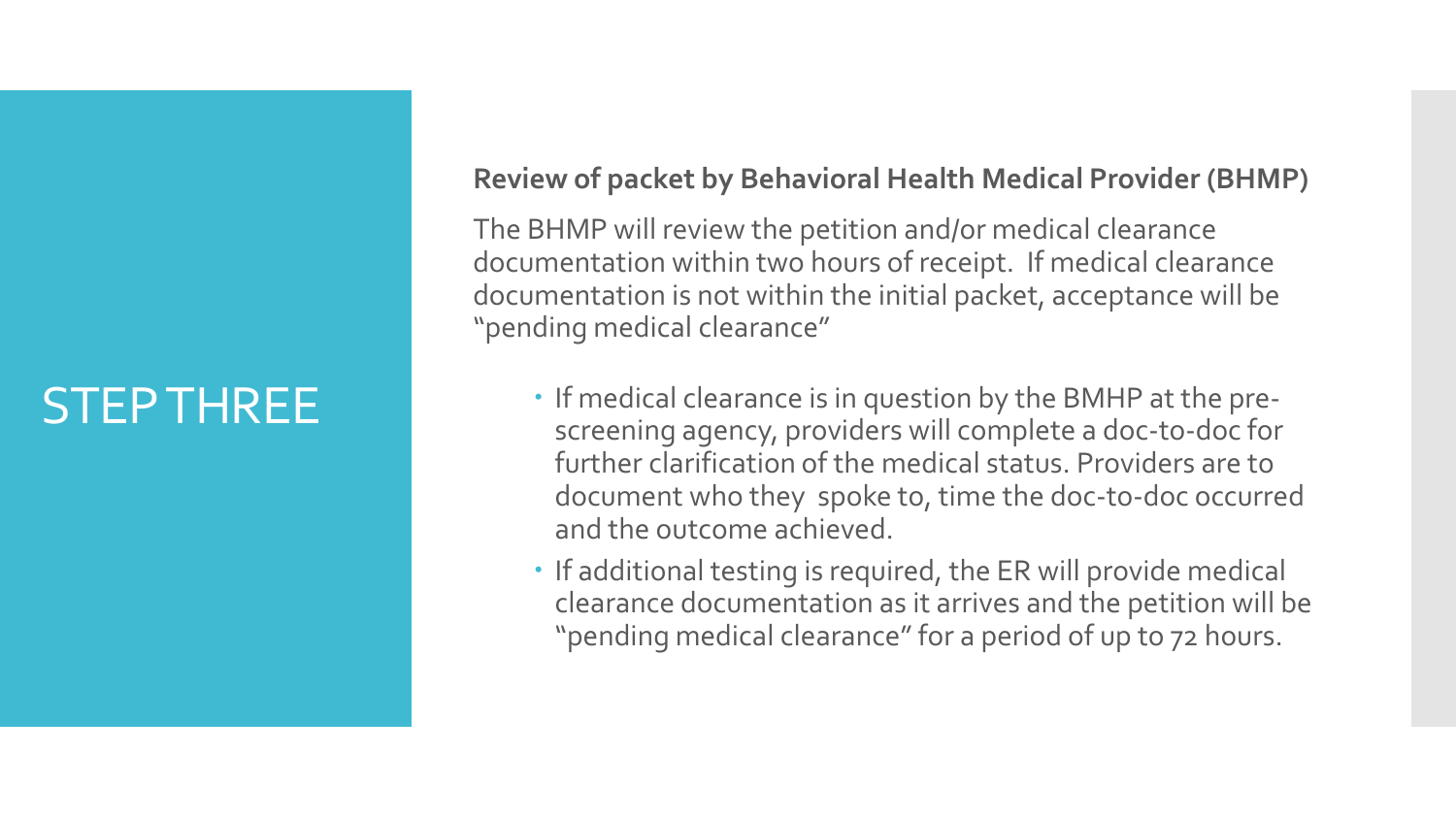Why are Prescreening Agencies cautious about 'Medical Clearance?'

PSAs are stand-alone facilities (not attached to a medical facility)

- An ambulance is called and the patient is taken back to an ER if there is a medical concern/exacerbation
- Most lab tests and medical treatment are not readily available
- Thorough medical clearance procedures help to establish a high level of confidence that there is not a medical/physical reason for the patient's behavior/presentation:
	- Head injury
	- Electrolyte or blood sugar issues
	- Substance use impairment that will resolve relatively quickly
	- UTI or other infections
	- First-time psychotic episodes
	- Any question of intentional ingestion to self-harm

Ultimately, this helps to ensure that the patient's medical needs are<br>thoroughly assessed and addressed before transfer for psychiatric care rather than a medical need being unintentionally missed in thinking the patient's presentation or complaints are solely secondary to having a behavioral health diagnosis.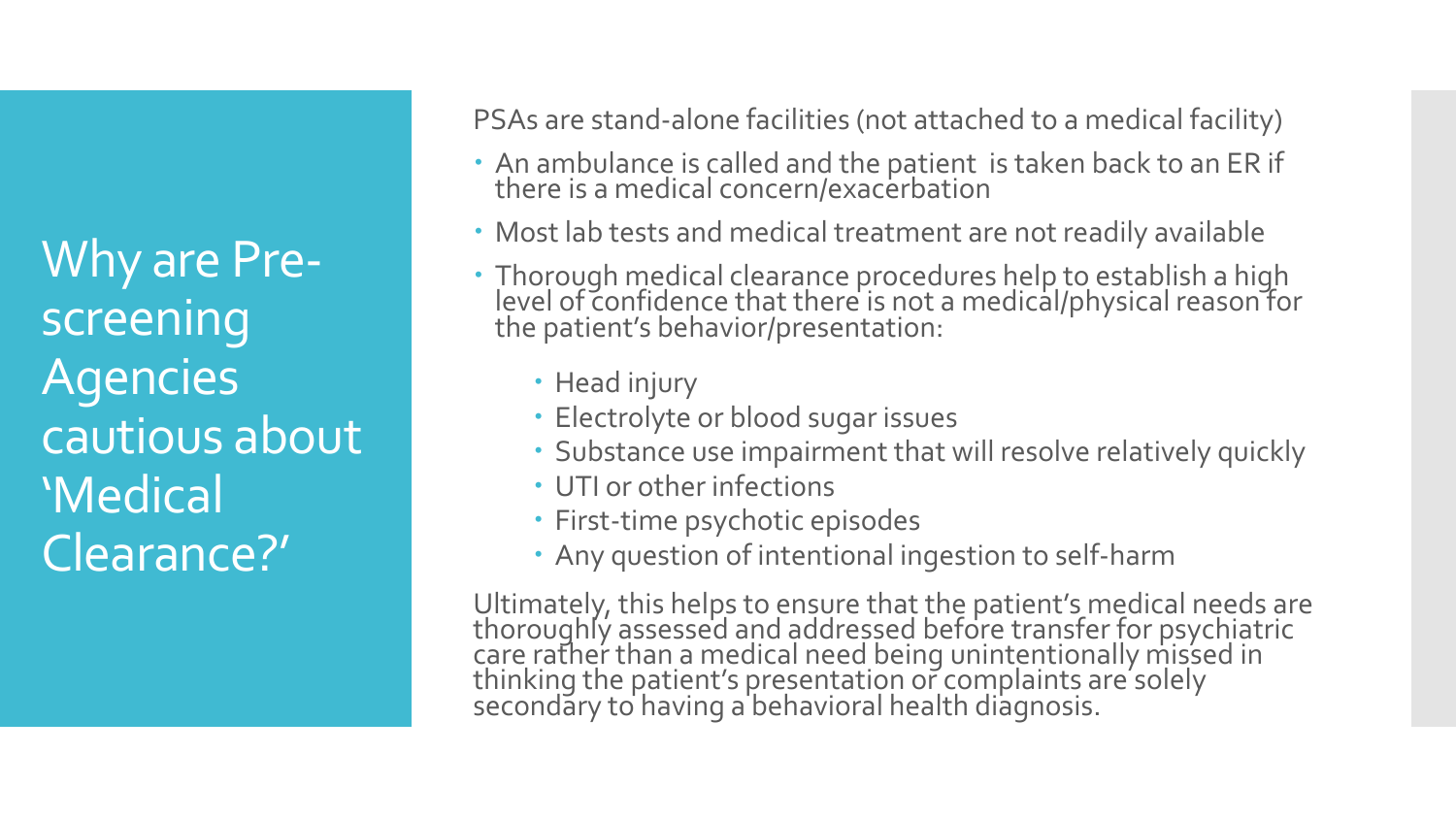### STEP FOUR

### **Coordination of Intake Transfer**

Once the intake packet is reviewed and accepted by the BHMP( a two-step process of Psychiatric and Medical Providers), the BHMP will date and time stamp acceptance and deliver the folder to the designated RN on duty to complete the intake transfer.

- The designated RN will have 30 minutes to compete the RN-to-RN and finalize the transfer process. A date and time will be documented once the RN-to-RN is completed.
- The PSAs recognize that multiple factors that may effect this 30 minute RN-to-RN process: shift change, missed calls, trauma events, ED patient volume etc. The PSA will document each attempt made to complete the RN-to-RN.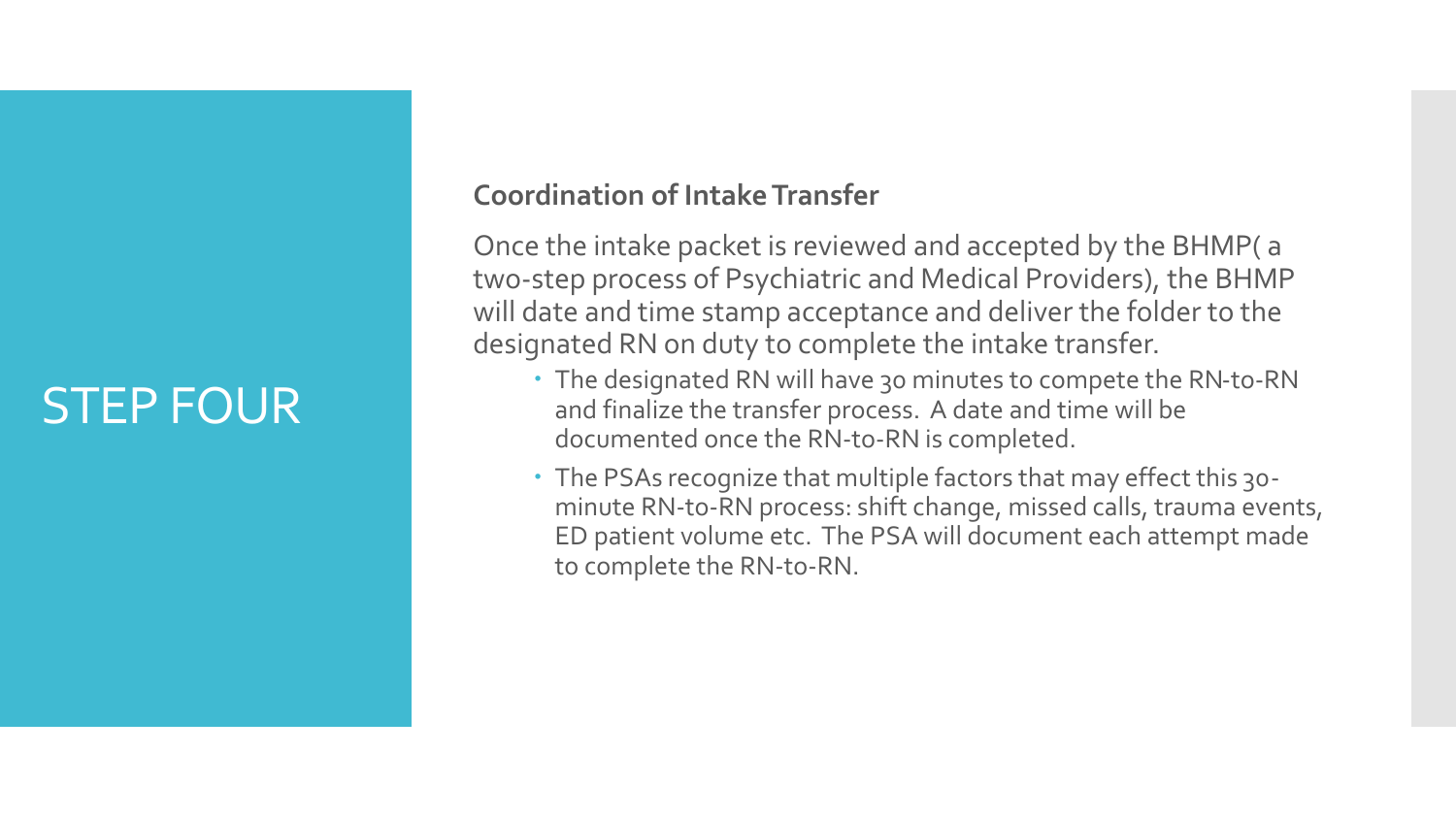### STEP FIVE

### **Submitting a pick-up order for transfer**

- The RN at the PSA delivers the completed intake packet to the admissions desk. The admissions desk staff completes the law enforcement pickup order and sends it to the appropriate municipality. Admissions desk staff will confirm receipt of the pick-up order with dispatch of the law enforcement agency by phone and time stamp these steps.
- Each jurisdiction/municipality has a distinct process to serve the pick-up order and not every law enforcement agency has a dedicated Crisis Intervention Team (CIT) or squad dedicated to this process. The admission desk staff will outreach law enforcement as needed to ensure that the pick-up order is served in a timely manner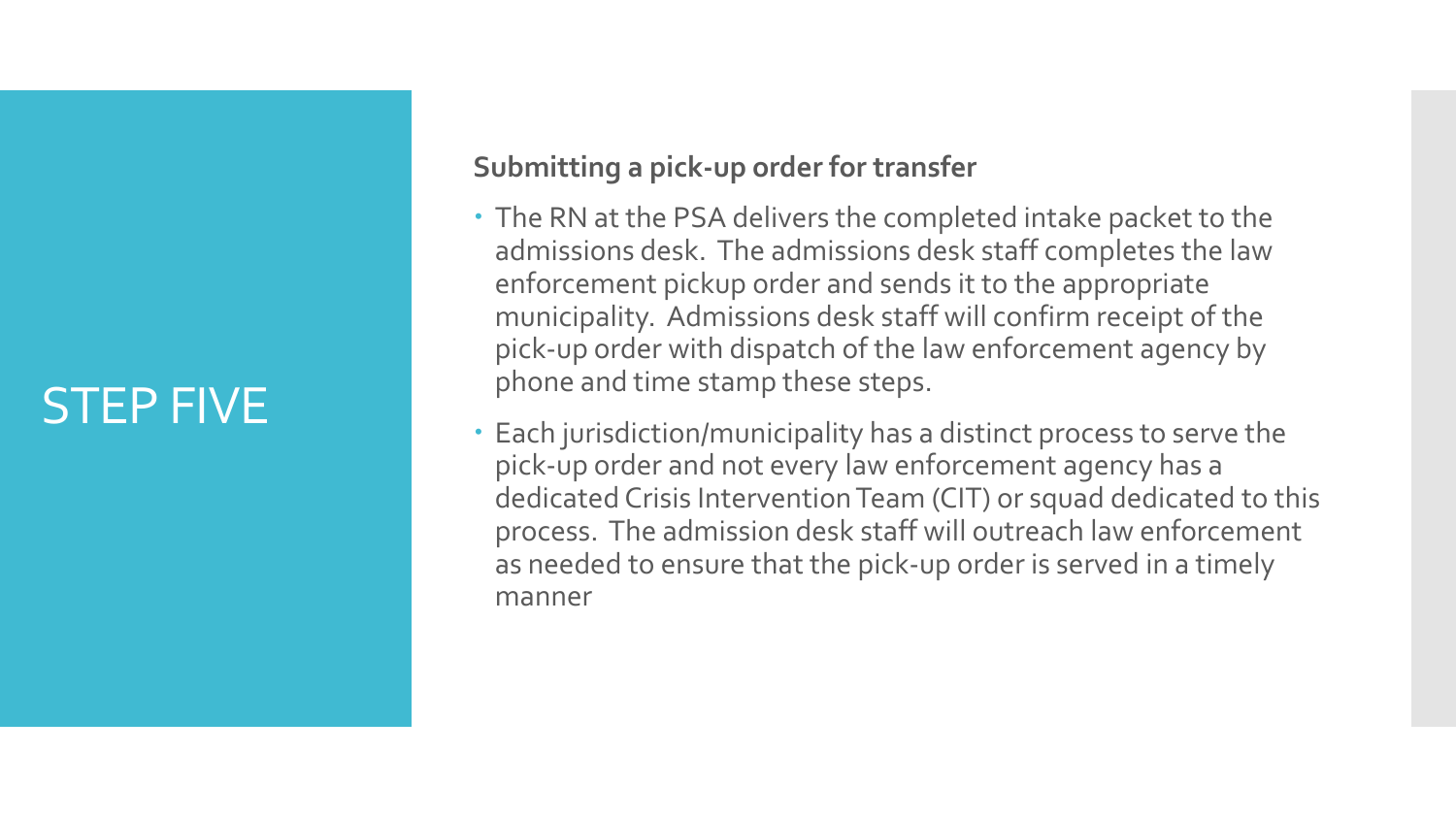### STEP SIX

### **Timely transport of the patient by Law Enforcement (LE)**

- LE receives the pick-up order and proceeds to bring the patient to the PSA within 24 hours of order being sent to LE
- The petition will be declined/dropped by the PSA if the patient does not arrive within 24 hours of the pick-up order being issued due to<br>"time constraints expired"
- LE will then be notified by the PSA to disregard the pick-up order
- Each PSA has an admission desk staff who will notify law enforcement of this time constraint well before the 24-hour period expires
- PSA staff, ER staff and petitioner will discuss patient status and appropriate next steps should this situation occur

Once a pick-up order has been issued, law enforcement may transport the patient to any of the three pre-screening agencies, regardless of which agency issued the pick-up order.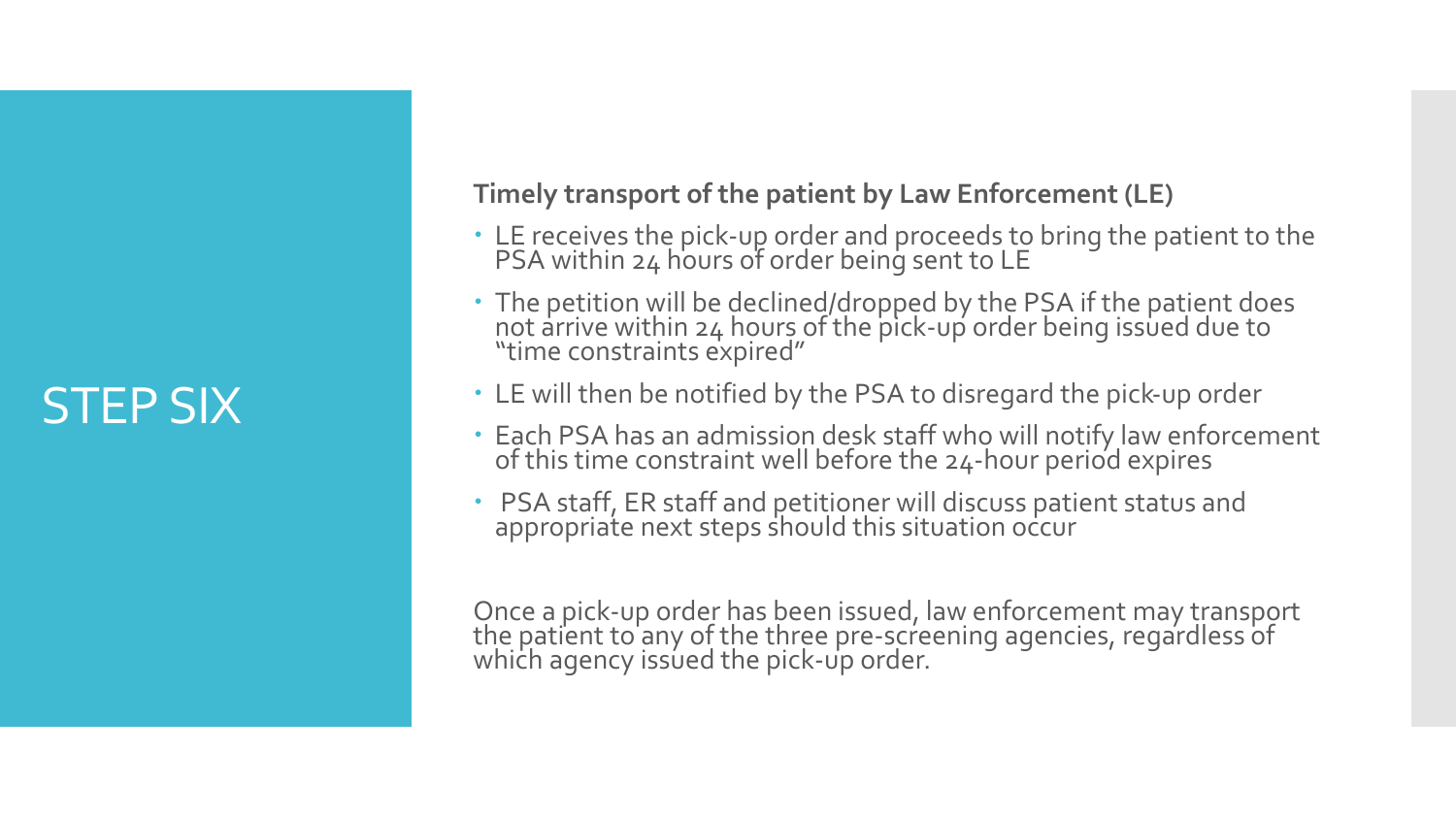**Process Integrity**  Each PSA will document and track each step to ensure that the process is uniform:

- 1. Date and time petition is reviewed
- 2. Date and time petition is accepted
- 3. Date and time medical documentation is received
- 4. Date and time the RN-to-RN is completed (could be multiple attempts)
- 5. Date and time the pickup order is sent to law enforcement
- 6. Date and time patient arrives to the pre-screening agency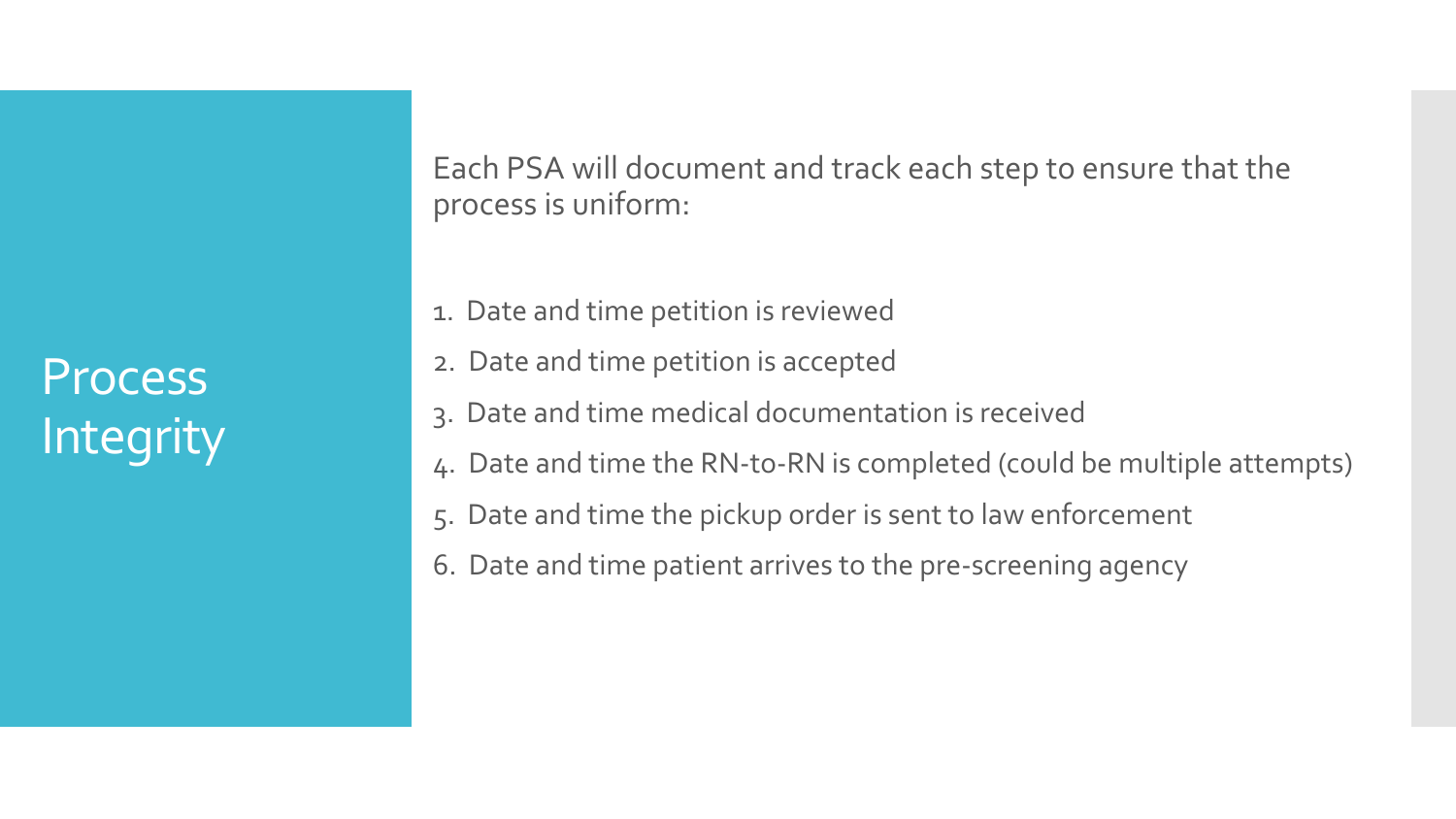Review steps for requesting an involuntary evaluation

1. Person over 18 (with one other witness over 18 available) submits Forms A and B to one of the Pre-screening Agencies

2. Petition is reviewed and notarized by desk staff at PSA and submitted to Psychiatrist or PNP for consideration

3. PSA may contact petitioner for questions/clarifications

4. Pre-screening professional makes decision and advises petitioner

5. PSA and/or petitioner advises ER staff of petition status

6. PSA and ER collaborate on transfer process

7. A pick-up order is sent to law enforcement agency where the patient is located

8. Patient is transferred by LE to PSA for Evaluation

9. Evaluation process at PSA may be a few hours to a few weeks depending on the patient's presentation and if a court hearing for further evaluation is requested or required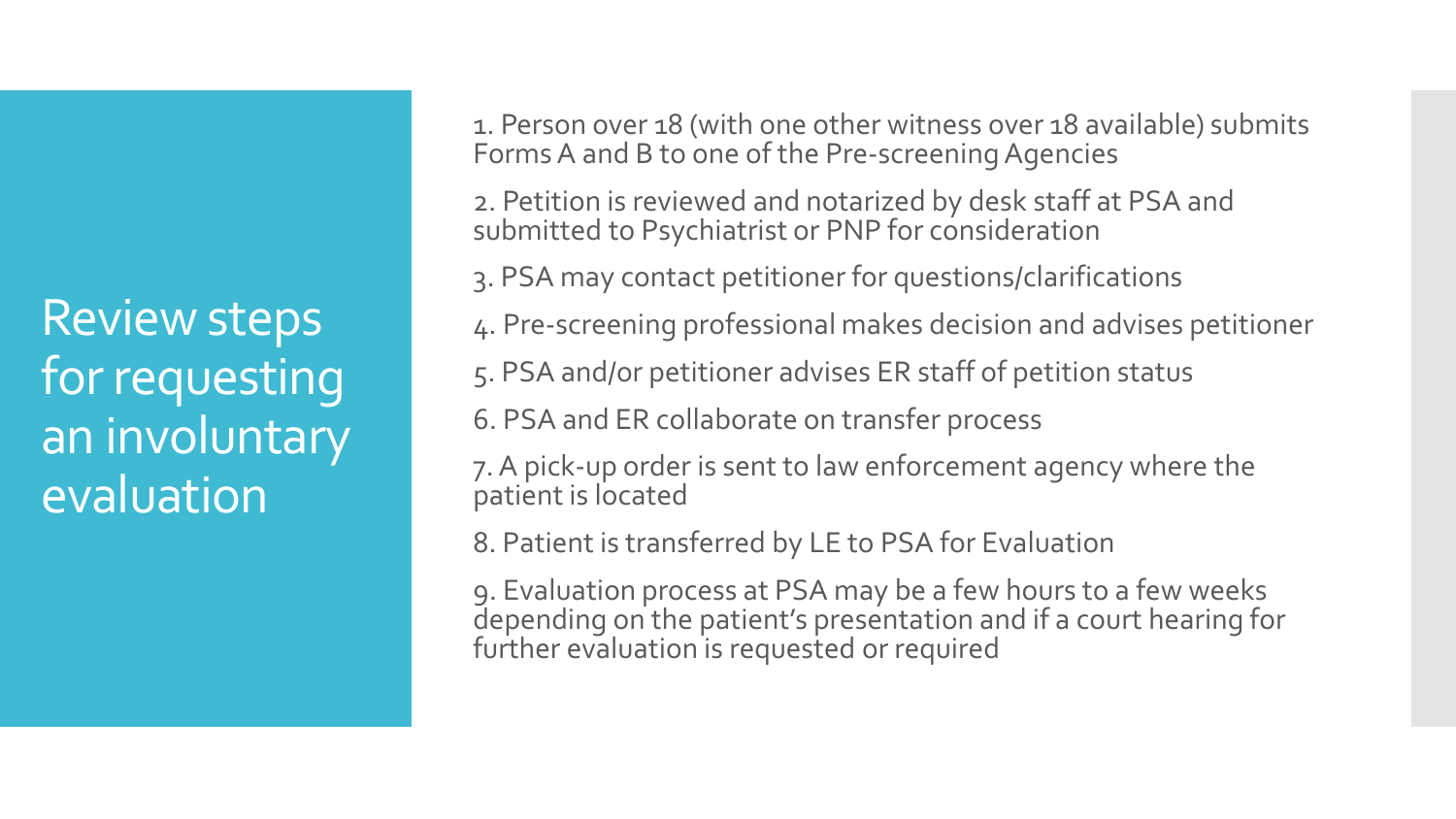Review steps for transfer from E.R. to Pre-screening Agency

1. Forms A/B received and authorized by PSA: admission packet started

2. ER advised of petition status by PSA agency: labs, H&P, MD/RN/social work notes and other relevant documentation sent to PSA by ER staff to complete packet

3. BHMP will review completed packets within 2 hours to determine next steps (completed, pick-up sent, labs needed, doc-to-doc needed, etc.)

4. If accepted as complete, BHMP will give packet to RN on duty at PSA; RN has 30 minutes to complete RN-to-RN to arrange transfer

5. RN on duty at PSA gives packet to PSA Admission Desk staff who completes and sends out a pick-up order to the appropriate LE agency

6. LE picks up the patient and transports to PSA within 24 hours. If patient is not received at PSA within 24 hours, the petition is declined/dropped. PSA staff, ER staff and petitioner will discuss patient status and appropriate next steps.